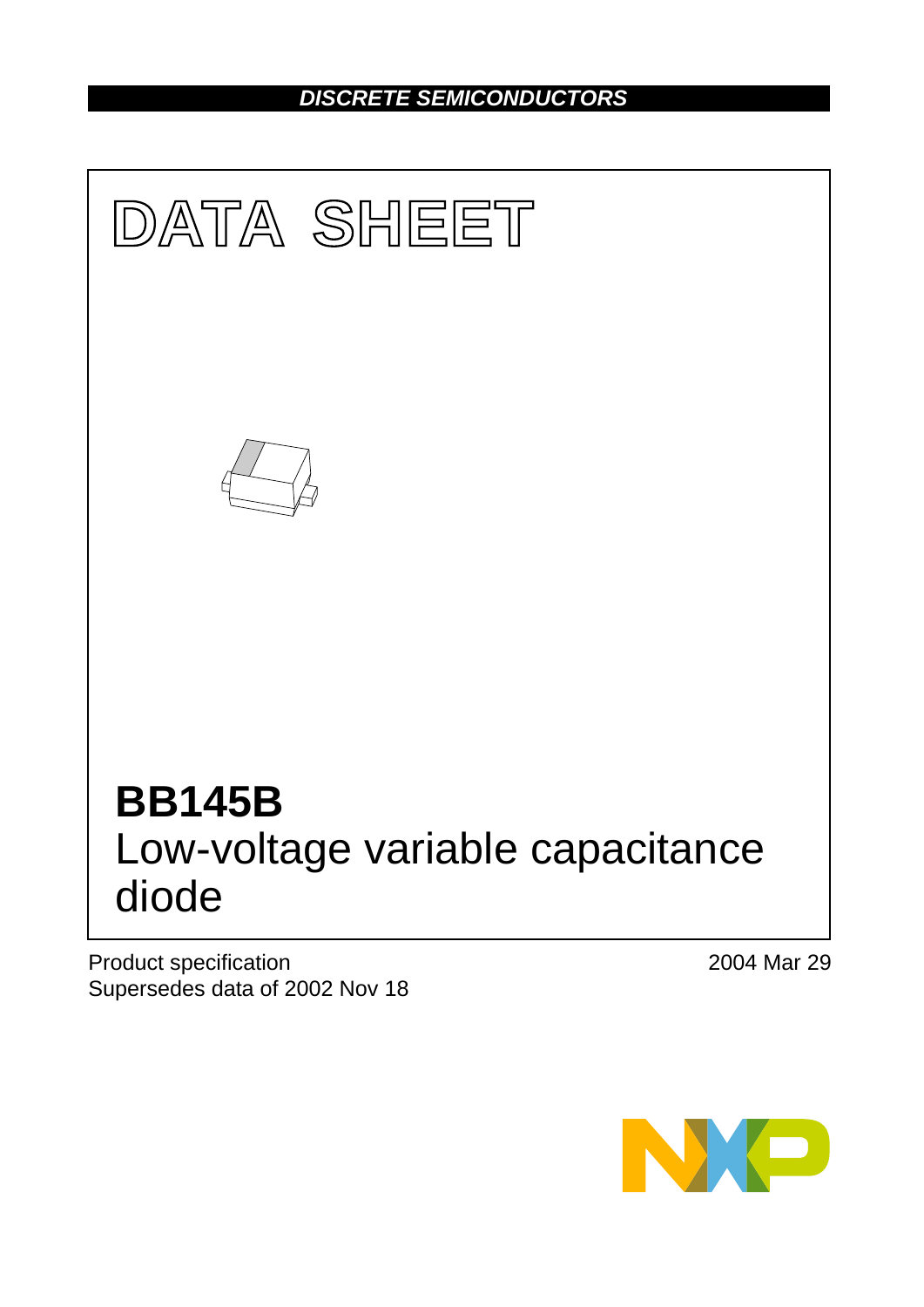### **FEATURES**

- Ultra small plastic SMD package
- C4: 2.75 pF; ratio: 2.4
- Low series resistance.

### **APPLICATIONS**

Voltage controlled oscillators (VCO).

#### **DESCRIPTION**

The BB145B is a planar technology variable capacitance diode in a SOD523 (SC-79) package.

#### **PINNING**





### **ORDERING INFORMATION**

| <b>TYPE</b>   |                          | <b>PACKAGE</b>                           |                |  |
|---------------|--------------------------|------------------------------------------|----------------|--|
| <b>NUMBER</b> | <b>NAME</b>              | <b>DESCRIPTION</b>                       | <b>VERSION</b> |  |
| <b>BB145B</b> | $\overline{\phantom{a}}$ | plastic surface mounted package; 2 leads | SOD523         |  |

### **LIMITING VALUES**

In accordance with the Absolute Maximum Rating System (IEC 60134).

| <b>SYMBOL</b> | <b>PARAMETER</b>               | <b>CONDITIONS</b>                       | <b>MIN</b> | MAX.   | <b>UNIT</b> |
|---------------|--------------------------------|-----------------------------------------|------------|--------|-------------|
| $\rm V_R$     | continuous reverse voltage     |                                         |            | 6      |             |
| $\rm V_{RM}$  | peak reverse voltage           | in series with a 10 k $\Omega$ resistor | –          |        |             |
| ΙF            | continuous forward current     |                                         |            | 20     | mA          |
| stg           | storage temperature            |                                         | $-55$      | $+150$ | °C          |
|               | operating junction temperature |                                         | $-55$      | $+150$ | °C          |

#### **ELECTRICAL CHARACTERISTICS**

 $T_i = 25$  °C unless otherwise specified.

| <b>SYMBOL</b>                 | <b>PARAMETER</b>        | <b>CONDITIONS</b>                               | MIN. | MAX. | <b>UNIT</b> |
|-------------------------------|-------------------------|-------------------------------------------------|------|------|-------------|
| $I_R$                         | reverse current         | $V_R$ = 6 V; see Fig.3                          | –    | 10   | nA          |
|                               |                         | $V_R = 6 V$ ; T <sub>i</sub> = 85 °C; see Fig.3 |      | 200  | nA          |
| $r_{\rm s}$                   | diode series resistance | $= 470$ MHz; $V_R = 1$ V                        |      | 0.6  | Ω           |
| $C_d$                         | diode capacitance       | $V_R$ = 1 V; f = 1 MHz; see Figs 2 and 4        | 6.4  | 7.2  | рF          |
|                               |                         | $V_R = 4$ V; f = 1 MHz; see Figs 2 and 4        | 2.55 | 2.95 | рF          |
| $\frac{C_{d(1V)}}{C_{d(4V)}}$ | capacitance ratio       | $= 1 MHz$                                       | 2.2  |      |             |
|                               |                         |                                                 |      |      |             |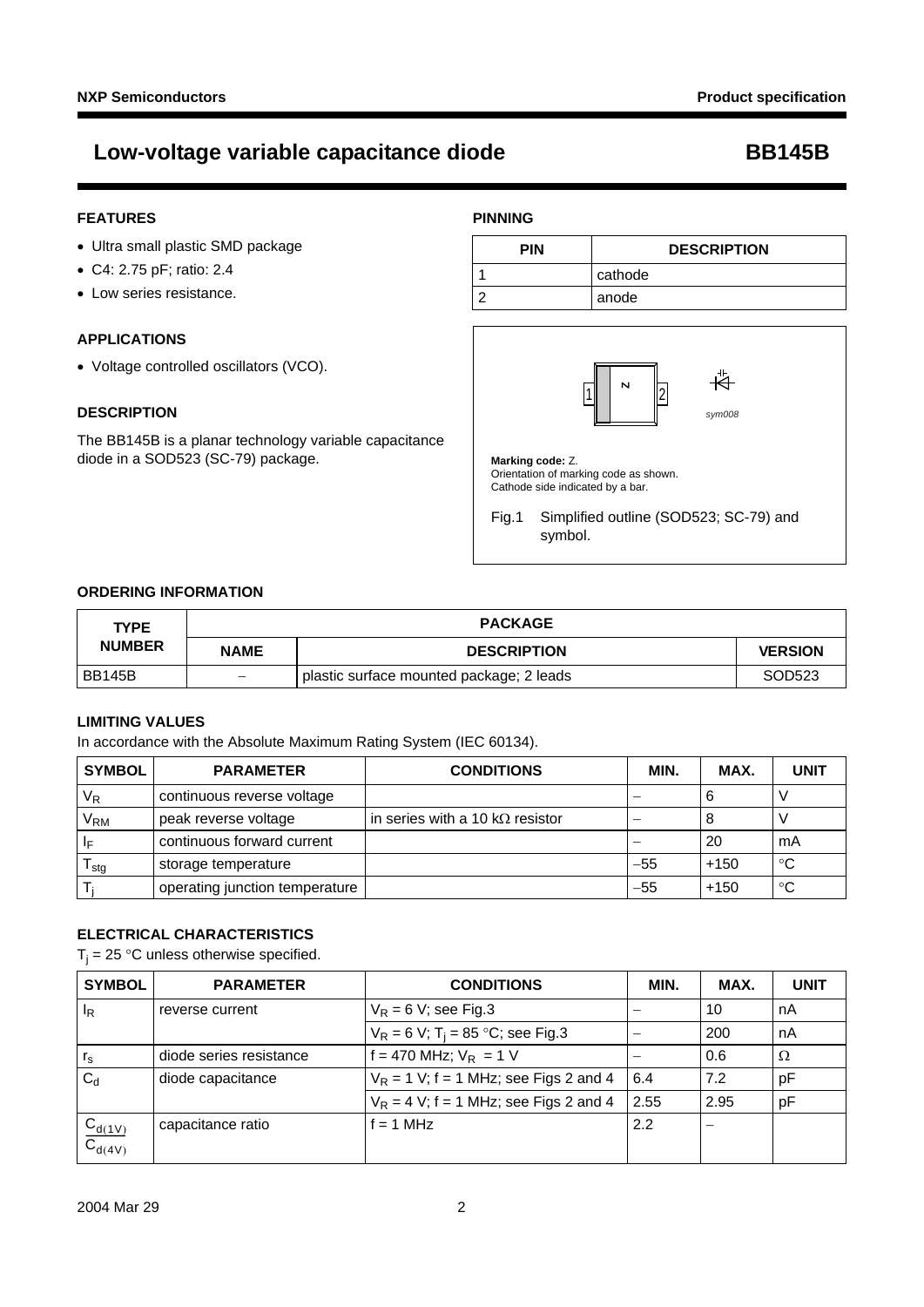## **GRAPHICAL DATA**



<span id="page-2-1"></span><span id="page-2-0"></span>

<span id="page-2-2"></span>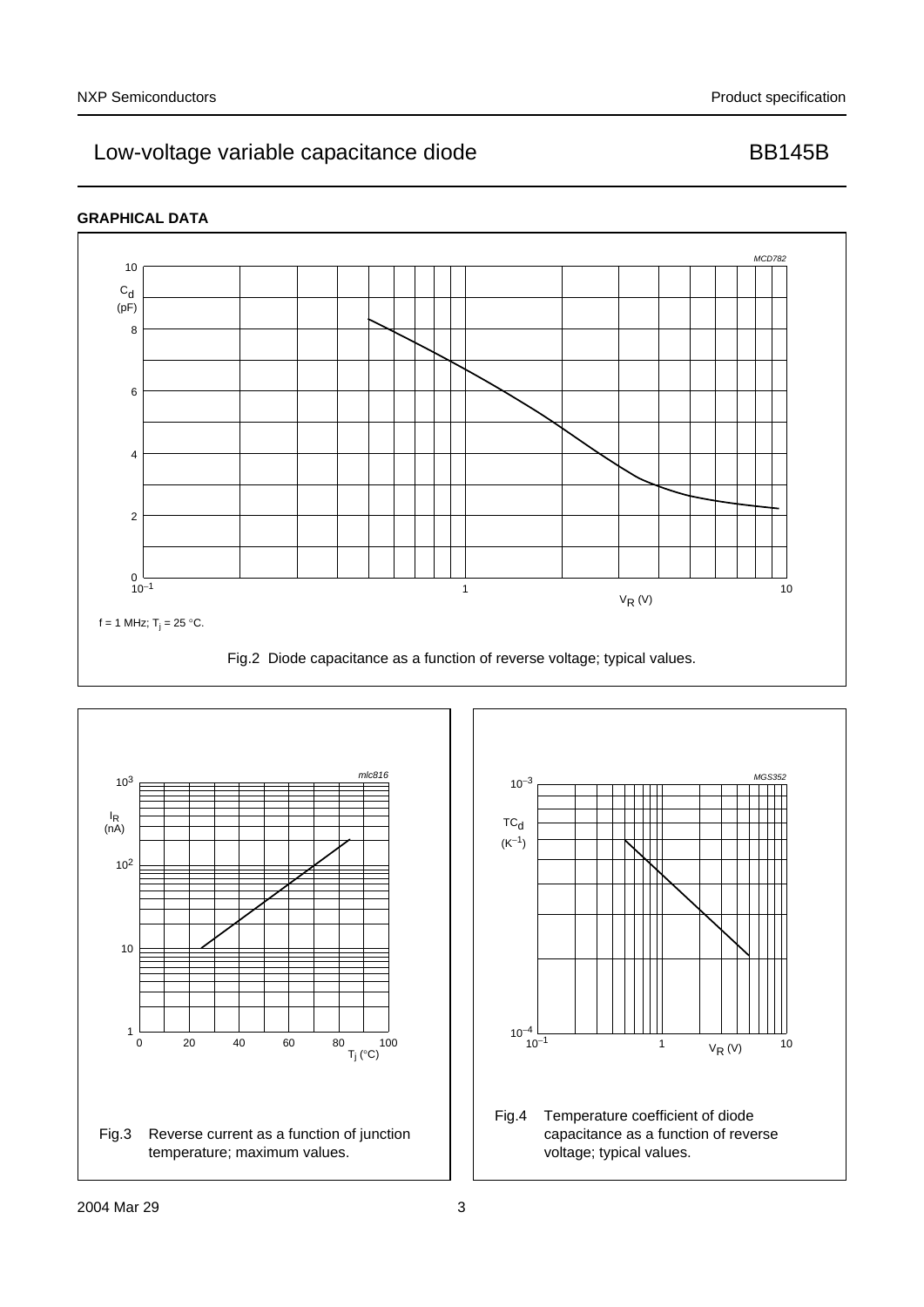### **PACKAGE OUTLINE**

### **Plastic surface-mounted package; 2 leads SOD523**

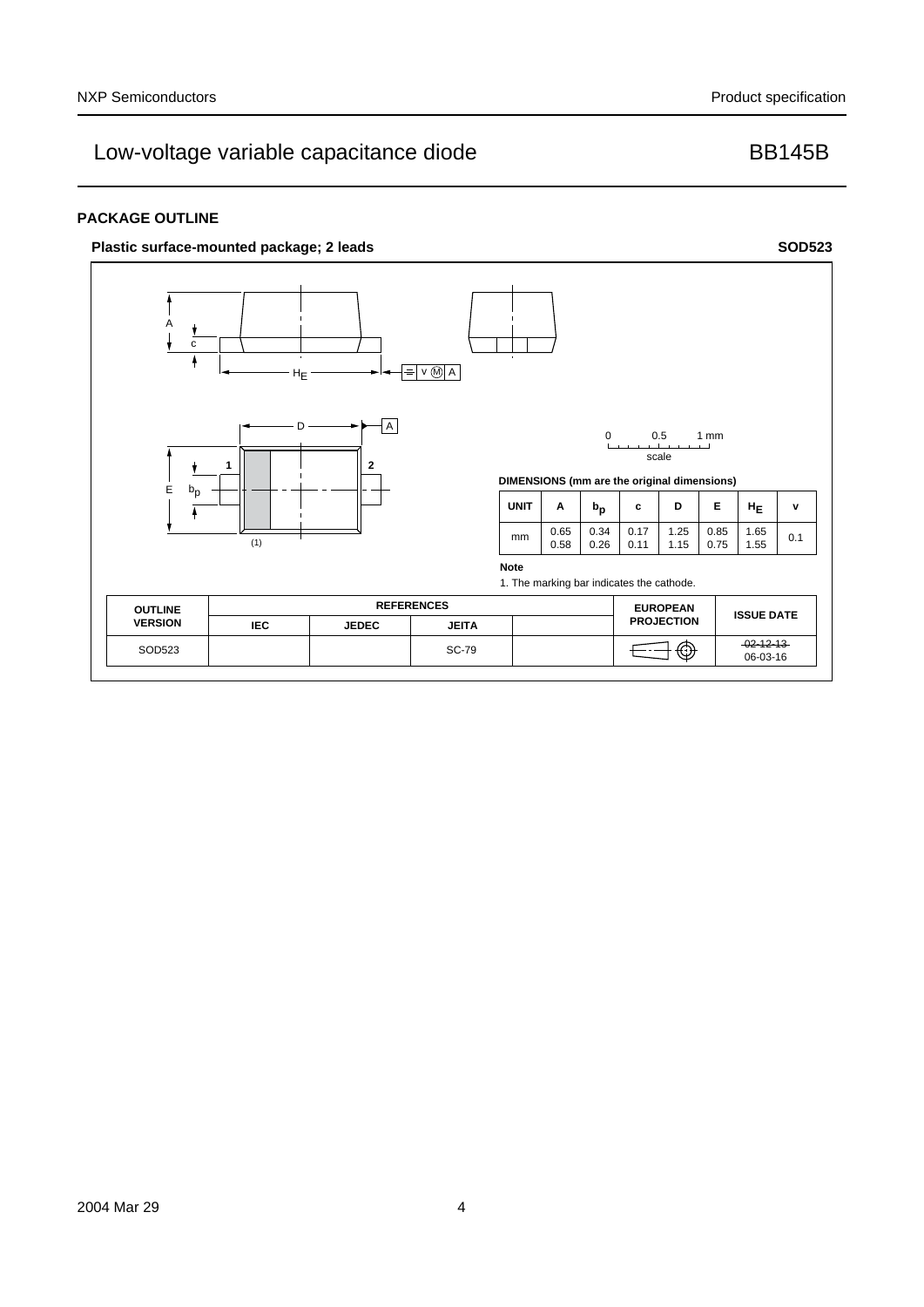### **DATA SHEET STATUS**

| <b>DOCUMENT</b><br><b>STATUS(1)</b> | <b>PRODUCT</b><br><b>STATUS(2)</b> | <b>DEFINITION</b>                                                                        |
|-------------------------------------|------------------------------------|------------------------------------------------------------------------------------------|
| Objective data sheet                | Development                        | This document contains data from the objective specification for product<br>development. |
| Preliminary data sheet              | Qualification                      | This document contains data from the preliminary specification.                          |
| Product data sheet                  | Production                         | This document contains the product specification.                                        |

#### **Notes**

- <span id="page-4-0"></span>1. Please consult the most recently issued document before initiating or completing a design.
- <span id="page-4-1"></span>2. The product status of device(s) described in this document may have changed since this document was published and may differ in case of multiple devices. The latest product status information is available on the Internet at URL http://www.nxp.com.

#### **DEFINITIONS**

**Product specification** — The information and data provided in a Product data sheet shall define the specification of the product as agreed between NXP Semiconductors and its customer, unless NXP Semiconductors and customer have explicitly agreed otherwise in writing. In no event however, shall an agreement be valid in which the NXP Semiconductors product is deemed to offer functions and qualities beyond those described in the Product data sheet.

#### **DISCLAIMERS**

**Limited warranty and liability** — Information in this document is believed to be accurate and reliable. However, NXP Semiconductors does not give any representations or warranties, expressed or implied, as to the accuracy or completeness of such information and shall have no liability for the consequences of use of such information.

In no event shall NXP Semiconductors be liable for any indirect, incidental, punitive, special or consequential damages (including - without limitation - lost profits, lost savings, business interruption, costs related to the removal or replacement of any products or rework charges) whether or not such damages are based on tort (including negligence), warranty, breach of contract or any other legal theory.

Notwithstanding any damages that customer might incur for any reason whatsoever, NXP Semiconductors' aggregate and cumulative liability towards customer for the products described herein shall be limited in accordance with the *Terms and conditions of commercial sale* of NXP Semiconductors.

**Right to make changes** - NXP Semiconductors reserves the right to make changes to information published in this document, including without limitation specifications and product descriptions, at any time and without notice. This document supersedes and replaces all information supplied prior to the publication hereof.

**Suitability for use** - NXP Semiconductors products are not designed, authorized or warranted to be suitable for use in life support, life-critical or safety-critical systems or equipment, nor in applications where failure or malfunction of an NXP Semiconductors product can reasonably be expected to result in personal injury, death or severe property or environmental damage. NXP Semiconductors accepts no liability for inclusion and/or use of NXP Semiconductors products in such equipment or applications and therefore such inclusion and/or use is at the customer's own risk.

**Applications** Applications that are described herein for any of these products are for illustrative purposes only. NXP Semiconductors makes no representation or warranty that such applications will be suitable for the specified use without further testing or modification.

Customers are responsible for the design and operation of their applications and products using NXP Semiconductors products, and NXP Semiconductors accepts no liability for any assistance with applications or customer product design. It is customer's sole responsibility to determine whether the NXP Semiconductors product is suitable and fit for the customer's applications and products planned, as well as for the planned application and use of customer's third party customer(s). Customers should provide appropriate design and operating safeguards to minimize the risks associated with their applications and products.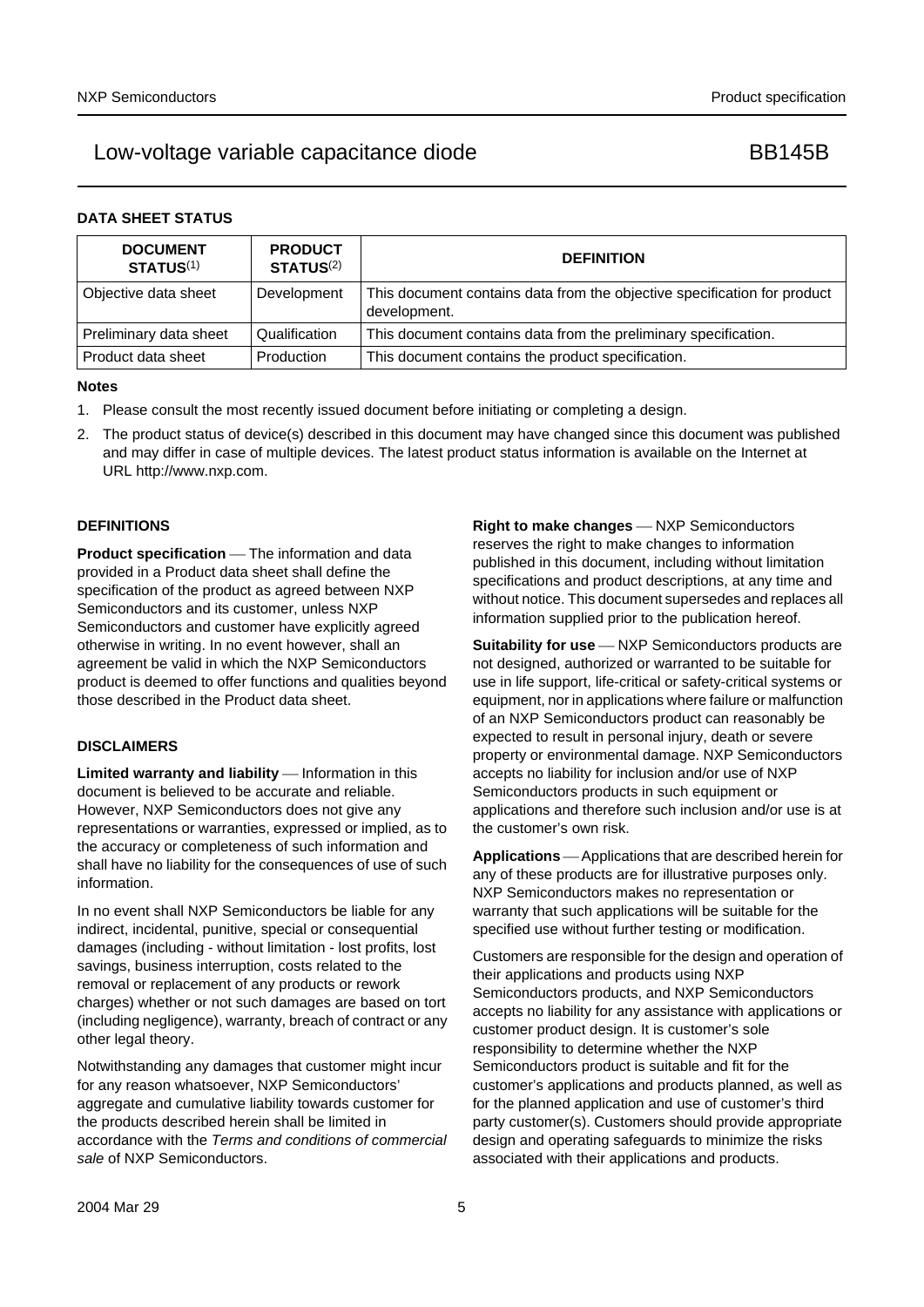NXP Semiconductors does not accept any liability related to any default, damage, costs or problem which is based on any weakness or default in the customer's applications or products, or the application or use by customer's third party customer(s). Customer is responsible for doing all necessary testing for the customer's applications and products using NXP Semiconductors products in order to avoid a default of the applications and the products or of the application or use by customer's third party customer(s). NXP does not accept any liability in this respect.

Limiting values Stress above one or more limiting values (as defined in the Absolute Maximum Ratings System of IEC 60134) will cause permanent damage to the device. Limiting values are stress ratings only and (proper) operation of the device at these or any other conditions above those given in the Recommended operating conditions section (if present) or the Characteristics sections of this document is not warranted. Constant or repeated exposure to limiting values will permanently and irreversibly affect the quality and reliability of the device.

**Terms and conditions of commercial sale – NXP** Semiconductors products are sold subject to the general terms and conditions of commercial sale, as published at http://www.nxp.com/profile/terms, unless otherwise agreed in a valid written individual agreement. In case an individual agreement is concluded only the terms and conditions of the respective agreement shall apply. NXP Semiconductors hereby expressly objects to applying the customer's general terms and conditions with regard to the purchase of NXP Semiconductors products by customer.

**No offer to sell or license** — Nothing in this document may be interpreted or construed as an offer to sell products that is open for acceptance or the grant, conveyance or implication of any license under any copyrights, patents or other industrial or intellectual property rights.

**Export control** — This document as well as the item(s) described herein may be subject to export control regulations. Export might require a prior authorization from national authorities.

**Quick reference data** — The Quick reference data is an extract of the product data given in the Limiting values and Characteristics sections of this document, and as such is not complete, exhaustive or legally binding.

**Non-automotive qualified products** - Unless this data sheet expressly states that this specific NXP Semiconductors product is automotive qualified, the product is not suitable for automotive use. It is neither qualified nor tested in accordance with automotive testing or application requirements. NXP Semiconductors accepts no liability for inclusion and/or use of non-automotive qualified products in automotive equipment or applications.

In the event that customer uses the product for design-in and use in automotive applications to automotive specifications and standards, customer (a) shall use the product without NXP Semiconductors' warranty of the product for such automotive applications, use and specifications, and (b) whenever customer uses the product for automotive applications beyond NXP Semiconductors' specifications such use shall be solely at customer's own risk, and (c) customer fully indemnifies NXP Semiconductors for any liability, damages or failed product claims resulting from customer design and use of the product for automotive applications beyond NXP Semiconductors' standard warranty and NXP Semiconductors' product specifications.